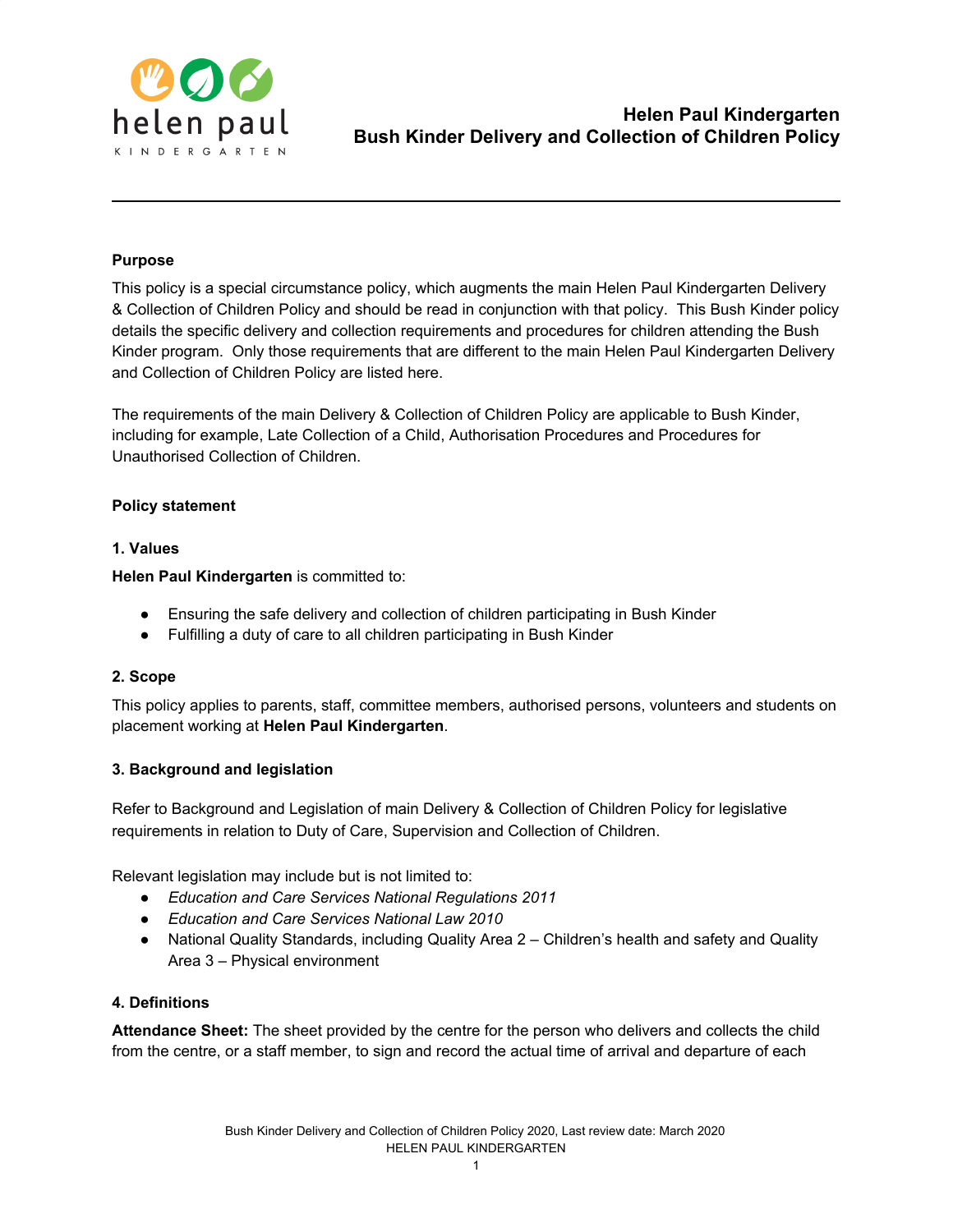

child being cared for or educated by the centre. At Bush Kinder, the attendance sheet is located at the Bush Kinder site.

**Bush Kinder Site:** The Bush Kinder site is in Dendy Park, Dendy Street, Brighton East 3187. Refer map at Attachment 1.

**Delivery / Drop-off Point:** The drop off point is the fenced playground on Dendy Street (as shown on the map at Attachment 1).

**Delivery/Drop-off Procedure:** Refer to Procedures section.

**Parking Area:** Parking is available on Dendy Street

**Pick-up /Collection Point:** The collection point is the same as the drop off/delivery point at the fenced playground on Dendy Street (circled on the map at Attachment 1). If the Bush Kinder group has been forced to change locations due to safety reasons (eg extreme weather), parents will have been notified by broadcast SMS (via CareMonkey) of the new location for collection (refer to Evacuation Plan Policy).

**Pick-up/Collection Procedure:** Refer to Procedures section

#### **5. Sources and related kindergarten policies**

#### **Kindergarten policies**

- Bush Kinder Protective Clothing Policy (Bush Kinder Specific)
- Bush Kinder Extreme Weather Policy (Bush Kinder Specific)
- Bush Kinder Identification and Visibility Policy (Bush Kinder Specific)
- Bush Kinder Emergency Evacuation Policy (Bush Kinder Specific)
- Bush Kinder Snake Awareness Policy (Bush Kinder Specific)
- Bush Kinder Dog Awareness Policy (Bush Kinder Specific)
- Incident, Injury, Trauma & Illness Policy (including First Aid)
- Supervision of Children Policy
- Delivery & Collection of Children (main kindergarten policy)
- Excursion & Service Events Policy
- Sun Protection Policy
- Water Safety Policy
- Occupational Health & Safety Policy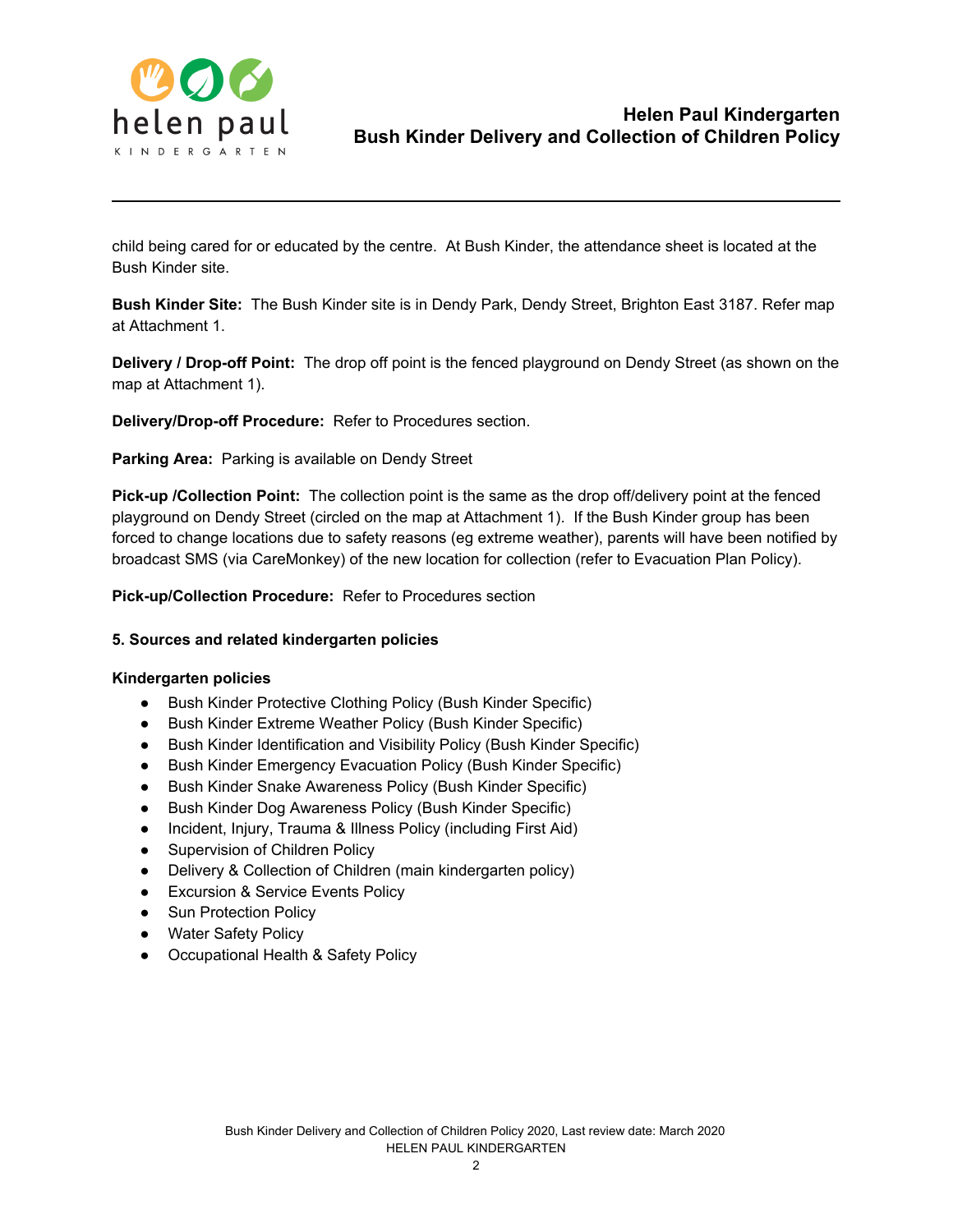

## **Procedures**

## **General**

The Committee is responsible for:

- Providing parents with information regarding the procedures for delivery and collection of their children to and from Bush Kinder, and a summary of this policy prior to their child/ren's attendance at Bush Kinder.
- Ensuring that a copy of this policy is available on request and is easily accessible to parents and staff at all times.
- Ensuring that all parents are aware of this policy and are provided access to the policy at orientation sessions, in written Bush Kinder material, and made available upon request.
- Ensuring staff and volunteers are appropriately educated on procedures detailed in this policy.

Staff are responsible for:

- Reading this policy
- Ensuring that the procedures detailed in this policy are carried out.
- Bringing relevant issues to the attention of the Committee
- Reminding parents of the policy content as required.

Parents are responsible for:

- Reading and being familiar with the policy
- Bringing relevant issues to the attention of both staff and committee
- Supervising their child/ren who are not enrolled in Bush Kinder, such as siblings of a child attending Bush Kinder.

#### **Delivery**

Staff are responsible for:

- Ensuring the attendance sheet is located at the Bush Kinder site
- Checking the clothing of children arriving at Bush Kinder (Refer to Protective Clothing Policy)
- Checking the attendance sheet after all children have arrived (approximately 20 minutes after the commencement of the session) and if required, completing entries. This includes checking that children who are signed in are in attendance.
- Reminding parents or authorised persons who do not complete the attendance sheet of the procedures for the delivery and collection of children from Bush Kinder.

Parents are responsible for:

- The supervision of children in their care prior to the commencement of the Bush Kinder session
- Adhering to the following delivery procedure:
	- Sign the child in using the attendance sheet and record the actual time of arrival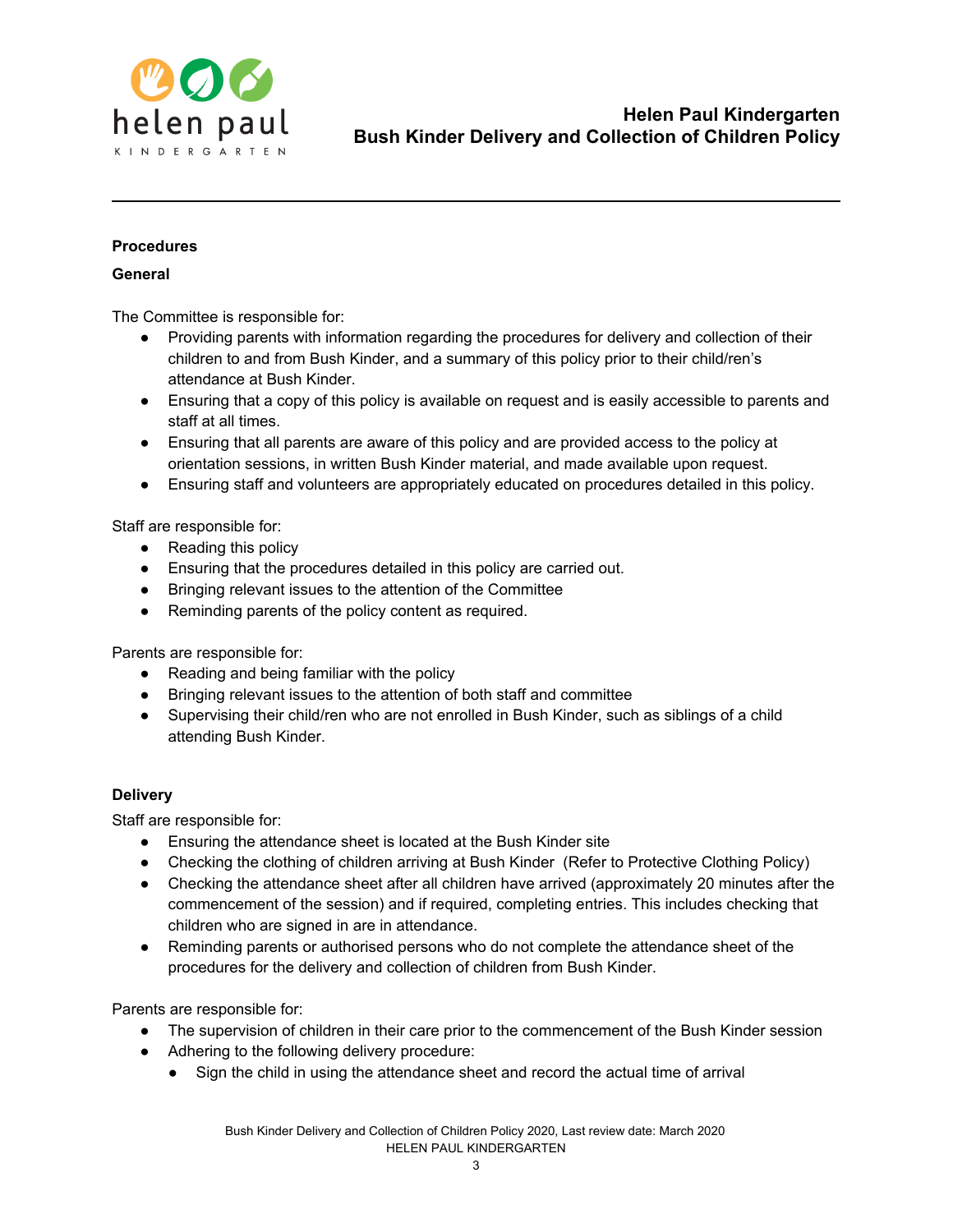

- Place child's bag/backpack with change of clothes (refer to Protective Clothing Policy) in nominated area
- Assist child to put on waterproof clothing (if required)
- Ensure child is wearing a Bush Kinder wristband
- Ensure the staff are aware your child is in attendance.

**Note:** If on arrival, Bush Kinder is not set up on site, this means that the session has been cancelled (for example, due to extreme forecast weather or staff absence. These instances will be communicated via broadcast SMS)

# **Collection**

Staff are responsible for:

- Ensuring the attendance sheet is located at the Bush Kinder site.
- Notifying parents by broadcast SMS if the Bush Kinder group has been forced to change locations due to safety reasons (eg extreme weather) and advising them of the new location for collection.
- Checking the attendance sheet as soon as is practicable after all children have departed and, if required, staff will complete entries
- Requesting parents or authorised persons wishing to speak with staff that they will need to wait until all of the children have departed
- *Refer to main Delivery and Collection of Children Policy for full procedures relating to releasing children to authorised persons, in the event of an unauthorised person taking the child, and late collection & fees*

Parents are responsible for:

- Adhering to the following collection procedure:
	- Sign the child out using the attendance sheet and record the actual time of collection.
	- Ensure the staff are aware you have collected your child.
	- Be responsible for the supervision of the child once signed out, while still at the Bush Kinder site.
	- Collect the child's belongings (bag, water, hats)
- Being mindful of minimising staff distraction until all of the children have departed.
- *Refer to main Delivery and Collection of Children Policy for full procedures relating to collection by authorised person, late collection and late collection fees.*

# **Evaluation**

In order to assess whether the policy has achieved the values and purposes the committee will:

- Seek feedback regarding this policy and its implementation with parents of children participating in the Bush Kinder program. This can be facilitated through discussions and the annual centre survey.
- Ask staff to share their experiences and observations in relation to the effectiveness of this policy.

Bush Kinder Delivery and Collection of Children Policy 2020, Last review date: March 2020 HELEN PAUL KINDERGARTEN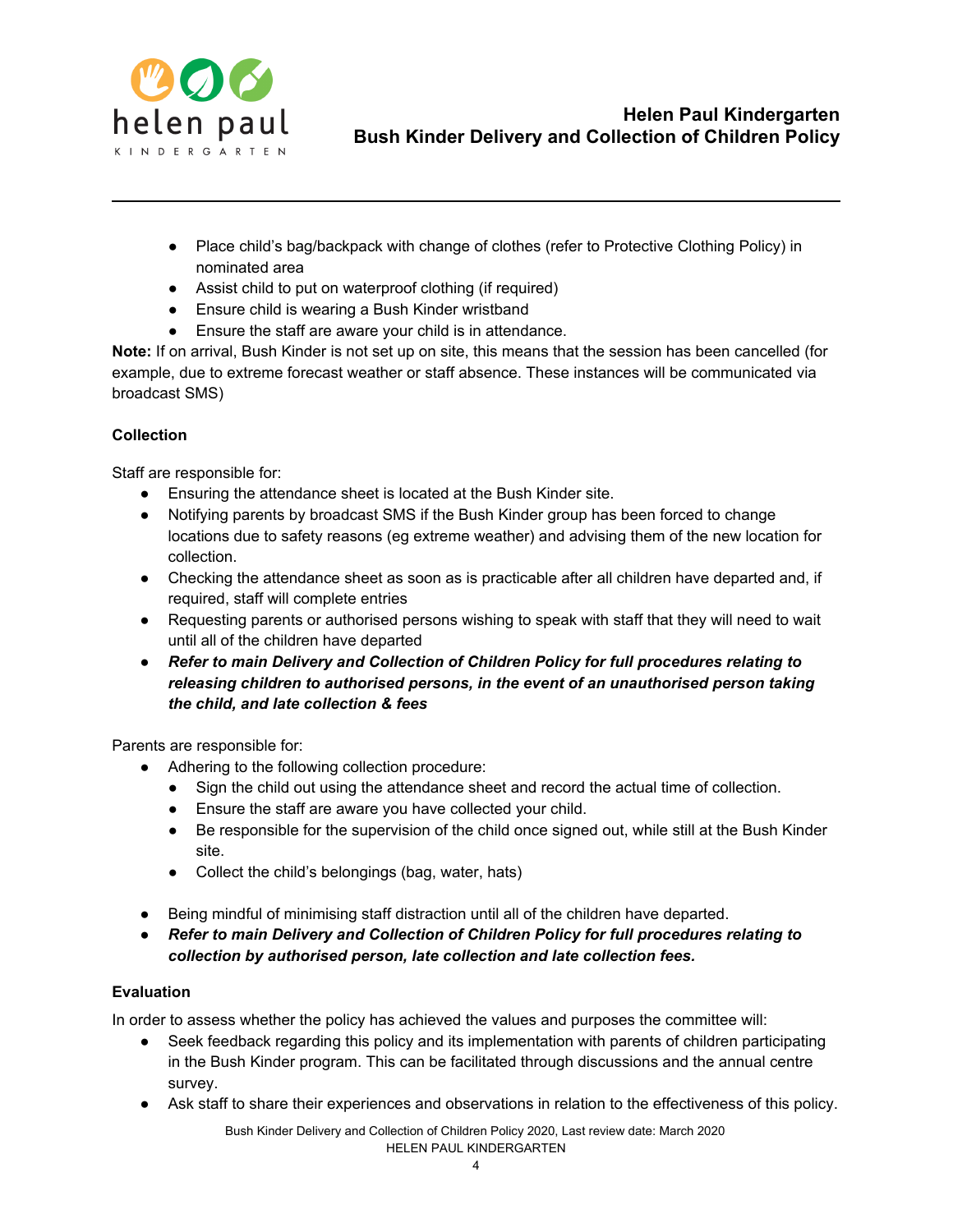

● Regularly review the policy and centre practices to ensure they are compliant with any new legislation, research or best practice procedures.

## **Attachments**

Attachment 1: Bush Kinder Map

## **Authorisation**

Endorsed by the Helen Paul Kindergarten Committee of Management on **2 March, 2020.**

#### **Review Date**

This policy will be reviewed every two years and is next due for formal Committee review in **2022**, unless deemed necessary earlier.